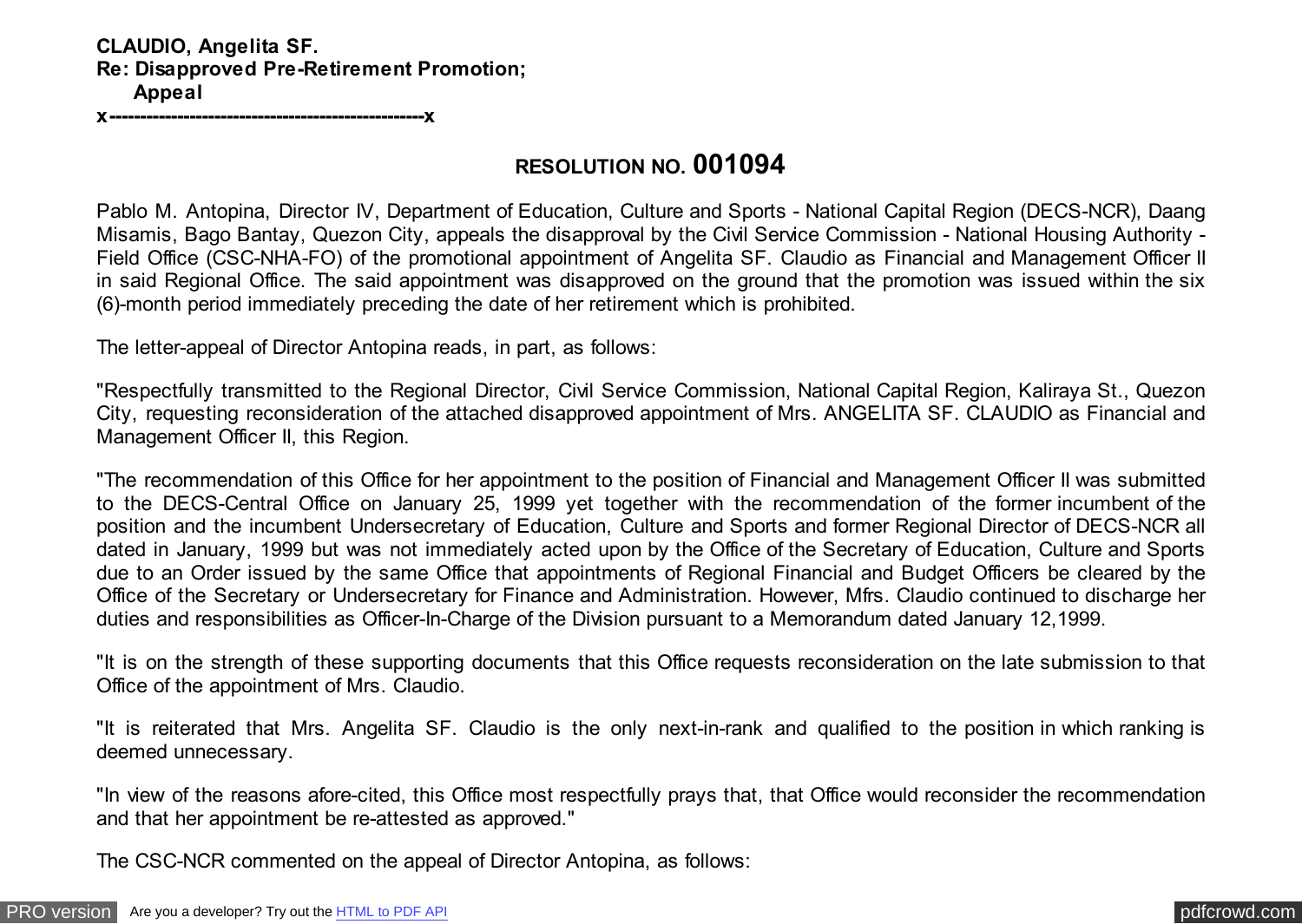"This refers to the permanent (promotion) appointment of Ms. ANGELITA S.F. CLAUDIO as Financial and Management Officer II, DECS-NCR. x x x Subject appointment was disapproved pursuant to CSC-DBM Joint Circular No. 3 dated November 08, 1991 which provides as follows:

`4.2. Unauthorized pre-retirement promotion and salary increase as contemplated under this circular shall include the following cases:

4.2.1. Promotion with increase in salary during the 6-month period immediately preceding the date of retirement of an official or employee to retire under the mandatory mode.'

"In the case of Ms. Claudio, her date of birth is May 1, 1935. This clearly shows that she will be 65 years old on May 01, 2000 when she celebrates her birthday. Further perusal of the records submitted shows that she applied for the position of January 18, 1999. Also, she was issued a Memorandum dated January 12, 1999 designating her as Officer-in-Charge of the Budget and Finance Division. She has been performing as such until her promotional appointment to said position.

"Furthermore, the DECS Regional Selection Board held its deliberation on December 06, 1999. Ms. Claudio's appointment was issued on January 17, 2000.

"Evaluation of the records shows that the documents of Mesdames Claudio relative to said appointment was initially processed way ahead of the six-month prohibition period on pre-retirement promotion. Under the circumstances, we believe that the issuance of the appointment is not covered by said prohibition.

"However, since the Civil Service Regional Offices have not been granted the authority to approve appointments of this nature, we are forwarding the same for Commission resolution with the recommendation for a favorable action on the appointment of Mesdame Claudio."

Records show that Claudio was initially designated as Officer-in-Charge of the Budget and Finance Division of the DECS-NCR in a Memorandum dated January 12, 1999 vice Virgilio F. Pasamic, then Financial and Management Officer II, who earlier retired on January 11, 1999. On January 18, 1999, Claudio applied for appointment to the position vacated by Pasamic. Subsequently, in a letter-indorsement dated January 25, 1999, Director Antopina of the DECS-NCR recommended the appointment of Claudio to Secretary Andrew Gonzales of the DECS. However, the processing of her appointment was delayed due to the issuance by Secretary Gonzales of DECS ORDER No. 2, s: 1999 which states, to wit: "All new appointments of Financial and Budget Officers for the region should be cleared with my office or the Undersecretary for Finance and Administration ANTONIO A.S. VALDES." On December 21, 1999, the DECS-NCR Regional Selection Board recommended Claudio for promotion to the said position. Finally, the appointment of Claudio was issued on January 17, 2000. However, since she was born on May 1, 1935 and is due to retire on May 01, 2000, her appointment was disapproved by the CSC-NHA-Field Office on January 25, 2000 pursuant to the Joint CSC-DBM Circular No. 3, s. 1991, prohibiting preretirement promotions within the six (6)-month period immediately preceding the date of retirement.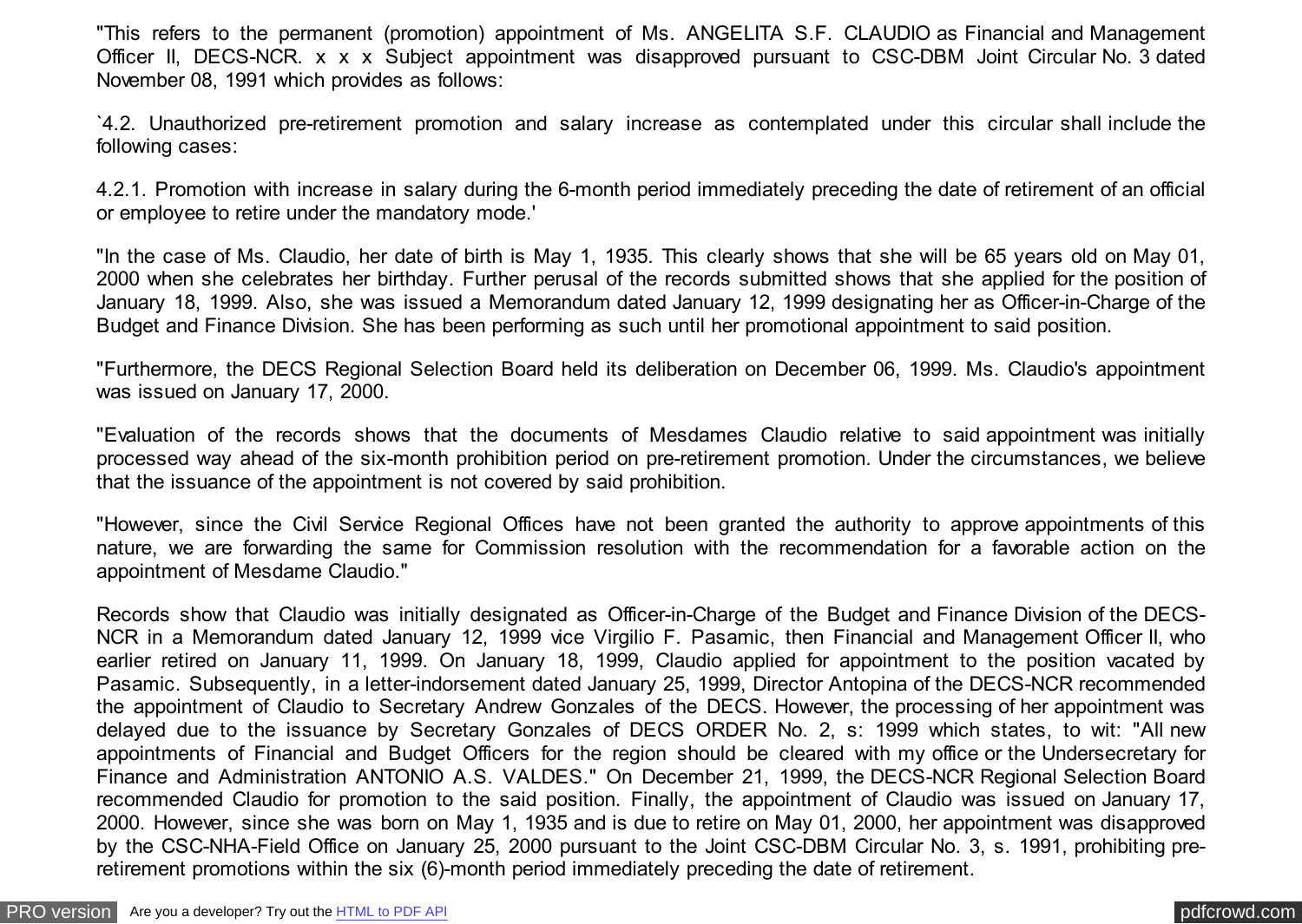Pertinent to the discussion is CSC-DBM Circular No. 3, series of 1991, which prescribes the guidelines for Pre-retirement promotions, to wit:

"4.2 Unauthorized pre-retirement promotion and salary increase as contemplated under this circular shall include the following cases:

"4.2.1. Promotion with increase in salary during the 6-month period immediately preceding the date of retirement of an official or employee to retire under the mandatory mode."

After a careful evaluation of the records, the Commission finds that the appointment of Angelita SF. Claudio as Financial and Management Officer II should be approved. Although the appointment was issued only on January 17, 2000, the same was processed even before the six (6)-month period prior to her retirement on May 1, 2000. As shown by the records, she applied for the position as early as January 18, 1999, and thereafter, she was indorsed by Director Antopina to the DECS Central Office on January 25, 1999. Hence, the promotional appointment of Claudio does not fall within the prohibition of CSC-DBM Joint Circular No. 3, series of 1991.

Relevantly, the Commission ruled in the case of CASTRO, Adelina, CSC Resolution No. 95-5140 dated August 22, 1995, as follows:

"The appointment of Castro as Division Chief III cannot be considered as an automatic promotion, although issued within the 6-month period prior to her retirement. It should be noted that the appointment was made pursuant to the merit and rewards system of the GSIS and upon the recommendation of the Local Selection and Promotion Board. Furthermore, Castro had undergone the screening and evaluation process long before her retirement."

Moreover, it cannot be denied that Claudio started to perform the functions of Financial and Management Officer II position as early as January 12, 1999, when she was designated as Officer-in-Charge of the Budget and Finance Division. Clearly, Claudio has been performing the duties of her office as an Officer-in-Charge long before the six (6)-month period prior to her compulsory retirement. It would be highly inequitable to deny Claudio the benefit of the promotion she duly deserved after having performed the duties and responsibilities of said position for more than one (1) year.

Thus, the Commission ruled in a similar case, SALVADOR, Orlando R., CSC Resolution No. 99-2353 dated October 14, 1999 in the following manner, to wit:

"It cannot be denied that the actual period of Salvador's service to the government as an Assistant Director of Revenue District No. III in Tuguegarao, Cagayan, started at the moment when he discharged the functions of such office which began at the time he reported for work, although in an acting capacity, i.e., on August 11, 1997 in compliance with the Bureau's Revenue Travel Assignment Order No. 50-98 dated July 16, 1998. Clearly, Salvador has been discharging the duties of his office as an Assistant Regional Director long before reaching his compulsory retirement age of 65, i.e., on April 25, 1999, and even prior to the processing of his promotional appointment papers which was eventually signed by the President and